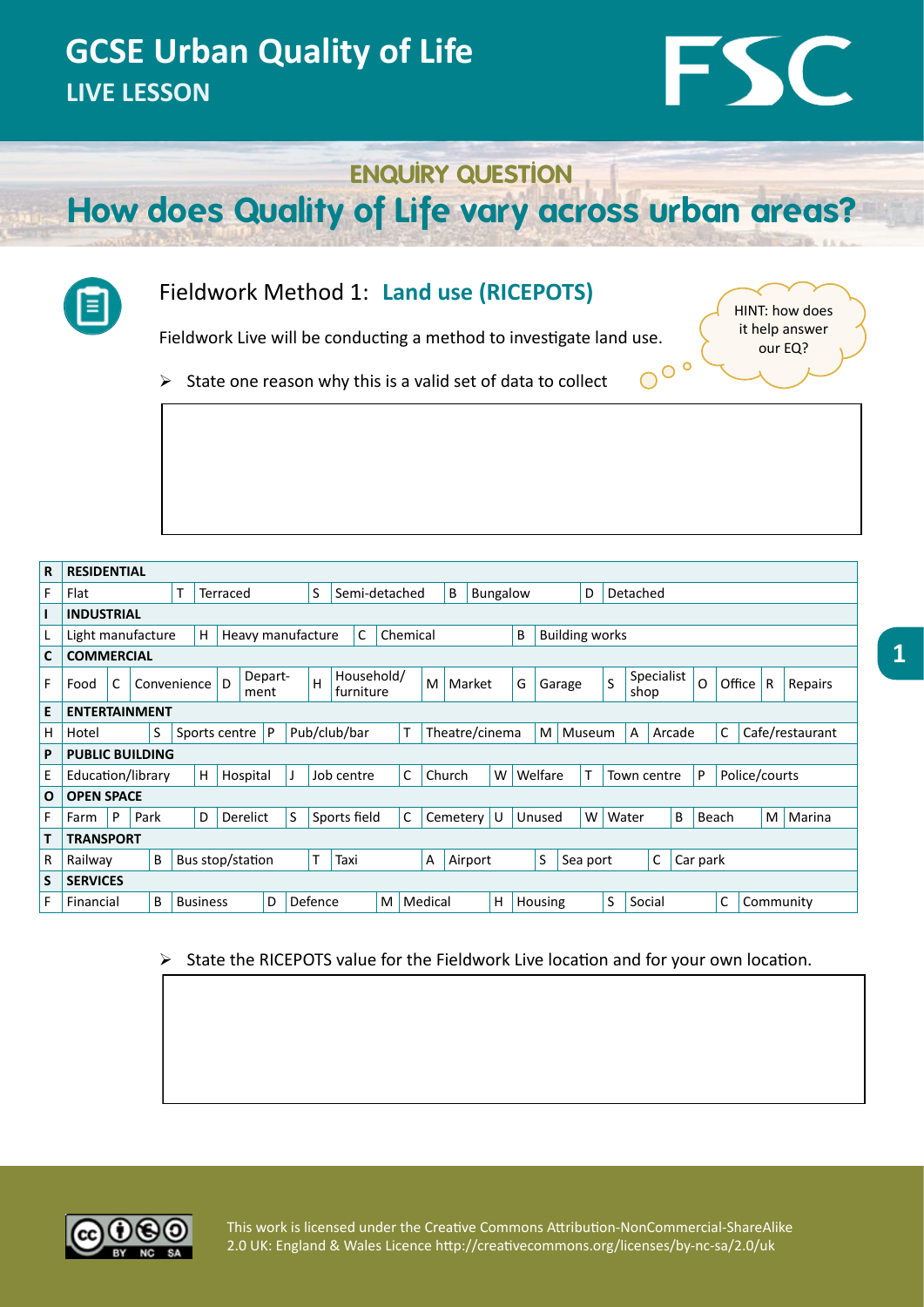

¾ What are the **strengths** and **weaknesses** of the RICEPOTS method?

HINT: Refer back to the key term triangle – make sure these words feature in your answers.  $\circ$  oO

| What are the strengths of this method? | What are the weaknesses of this method? |
|----------------------------------------|-----------------------------------------|
|                                        |                                         |
|                                        |                                         |
|                                        |                                         |
|                                        |                                         |
|                                        |                                         |
|                                        |                                         |
|                                        |                                         |
|                                        |                                         |
|                                        |                                         |
|                                        |                                         |
|                                        |                                         |
|                                        |                                         |
|                                        |                                         |



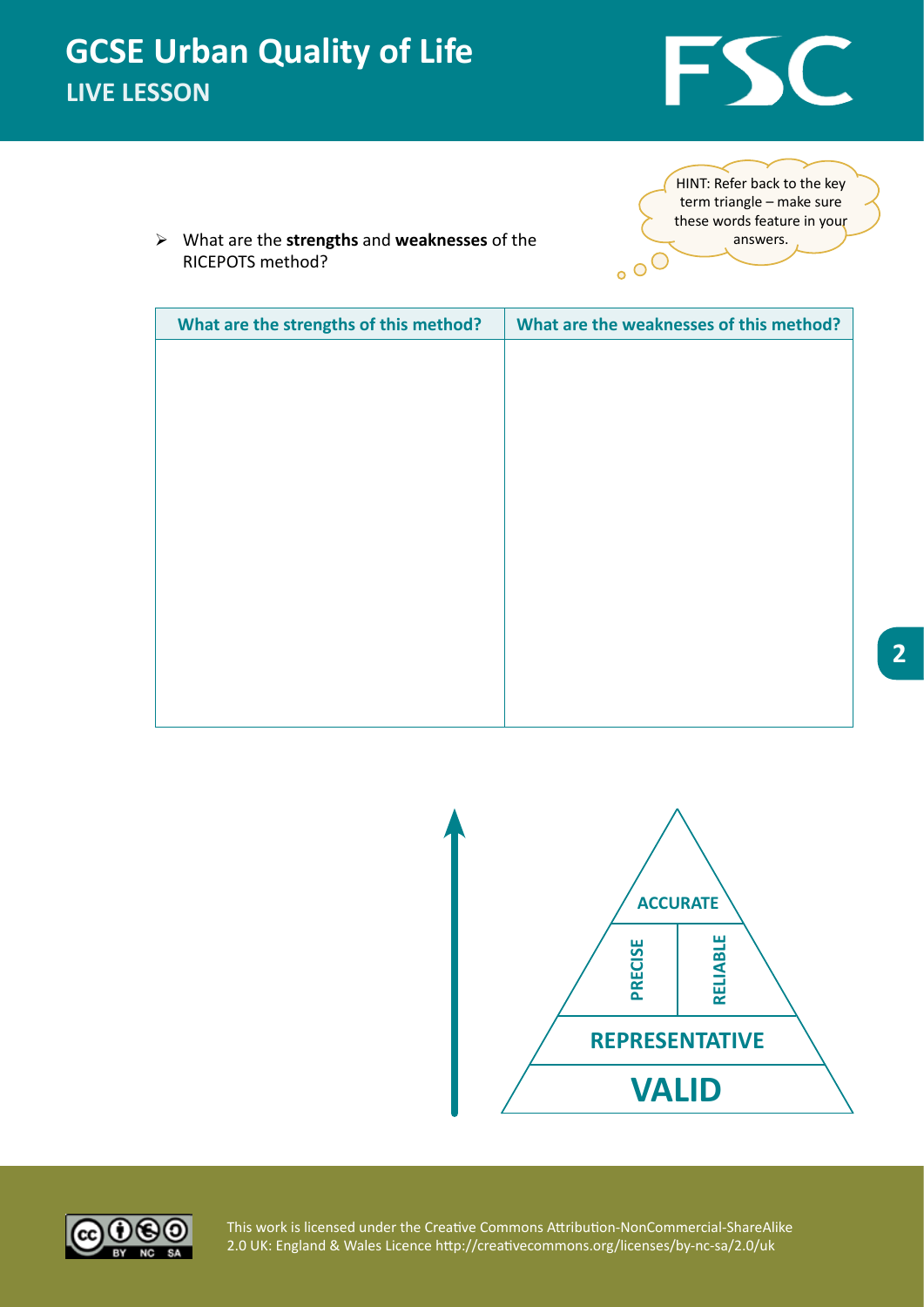

|                                                                        | Fieldwork Method 2: Questionnaire                                                                                                                                                             |                                                                                                                                                                                                                              |  |              |                |   |   |                |                                                   |  |  |  |  |  |  |
|------------------------------------------------------------------------|-----------------------------------------------------------------------------------------------------------------------------------------------------------------------------------------------|------------------------------------------------------------------------------------------------------------------------------------------------------------------------------------------------------------------------------|--|--------------|----------------|---|---|----------------|---------------------------------------------------|--|--|--|--|--|--|
|                                                                        |                                                                                                                                                                                               | Fieldwork Live will be conducting a questionnaire.                                                                                                                                                                           |  |              |                |   |   |                | 5<br>5<br>What are the weaknesses of this method? |  |  |  |  |  |  |
|                                                                        | $\triangleright$ Explain how a questionnaire could be a valid method to investigate our Enquiry Question.                                                                                     |                                                                                                                                                                                                                              |  |              |                |   |   |                |                                                   |  |  |  |  |  |  |
| Question 1: Are you a visitor or local in this area?<br><b>Visitor</b> |                                                                                                                                                                                               |                                                                                                                                                                                                                              |  |              |                |   |   | Local resident |                                                   |  |  |  |  |  |  |
|                                                                        | Think: why is this question important?<br>➤<br>$21 - 30$<br>Question 2: What age range are you in?<br>Up to 20<br>41-50<br>61-70<br>$51 - 60$                                                 |                                                                                                                                                                                                                              |  |              |                |   |   |                |                                                   |  |  |  |  |  |  |
|                                                                        | 31-40                                                                                                                                                                                         |                                                                                                                                                                                                                              |  |              |                |   |   |                |                                                   |  |  |  |  |  |  |
|                                                                        |                                                                                                                                                                                               |                                                                                                                                                                                                                              |  |              |                |   |   |                |                                                   |  |  |  |  |  |  |
|                                                                        | ➤                                                                                                                                                                                             | $71+$<br>Think: are there any ethical implications of asking this question?<br>Not particularly<br>Neither yes or no<br>Somewhat agree<br>Agree fully<br>$\overline{2}$<br>3<br>4<br>this area? Use the same scale as above. |  |              |                |   |   |                |                                                   |  |  |  |  |  |  |
|                                                                        | Question 3: To what extent do you agree that there is a good quality of life in this area?                                                                                                    |                                                                                                                                                                                                                              |  |              |                |   |   |                |                                                   |  |  |  |  |  |  |
|                                                                        | Not at all                                                                                                                                                                                    |                                                                                                                                                                                                                              |  |              |                |   |   |                |                                                   |  |  |  |  |  |  |
|                                                                        | 1                                                                                                                                                                                             |                                                                                                                                                                                                                              |  |              |                |   |   |                |                                                   |  |  |  |  |  |  |
|                                                                        | Think: why is it important that this is a graded response rather than a yes or no answer?<br>➤<br>Question 4: To what extent do you feel that the following factors contribute to good QOL in |                                                                                                                                                                                                                              |  |              |                |   |   |                |                                                   |  |  |  |  |  |  |
|                                                                        |                                                                                                                                                                                               |                                                                                                                                                                                                                              |  |              |                |   |   |                |                                                   |  |  |  |  |  |  |
|                                                                        | Factor affecting QOL                                                                                                                                                                          |                                                                                                                                                                                                                              |  | $\mathbf{1}$ | $\overline{2}$ | 3 | 4 |                |                                                   |  |  |  |  |  |  |
|                                                                        | Housing affordability                                                                                                                                                                         |                                                                                                                                                                                                                              |  |              |                |   |   |                |                                                   |  |  |  |  |  |  |
|                                                                        | Housing quality                                                                                                                                                                               |                                                                                                                                                                                                                              |  |              |                |   |   |                |                                                   |  |  |  |  |  |  |
|                                                                        | Crime level                                                                                                                                                                                   |                                                                                                                                                                                                                              |  |              |                |   |   |                |                                                   |  |  |  |  |  |  |
|                                                                        | Service availability                                                                                                                                                                          |                                                                                                                                                                                                                              |  |              |                |   |   |                |                                                   |  |  |  |  |  |  |
|                                                                        | <b>Employment opportunities</b>                                                                                                                                                               |                                                                                                                                                                                                                              |  |              |                |   |   |                |                                                   |  |  |  |  |  |  |
|                                                                        | Environmental quality                                                                                                                                                                         |                                                                                                                                                                                                                              |  |              |                |   |   |                |                                                   |  |  |  |  |  |  |
|                                                                        |                                                                                                                                                                                               | What are the strengths of this method?                                                                                                                                                                                       |  |              |                |   |   |                |                                                   |  |  |  |  |  |  |
|                                                                        |                                                                                                                                                                                               |                                                                                                                                                                                                                              |  |              |                |   |   |                |                                                   |  |  |  |  |  |  |

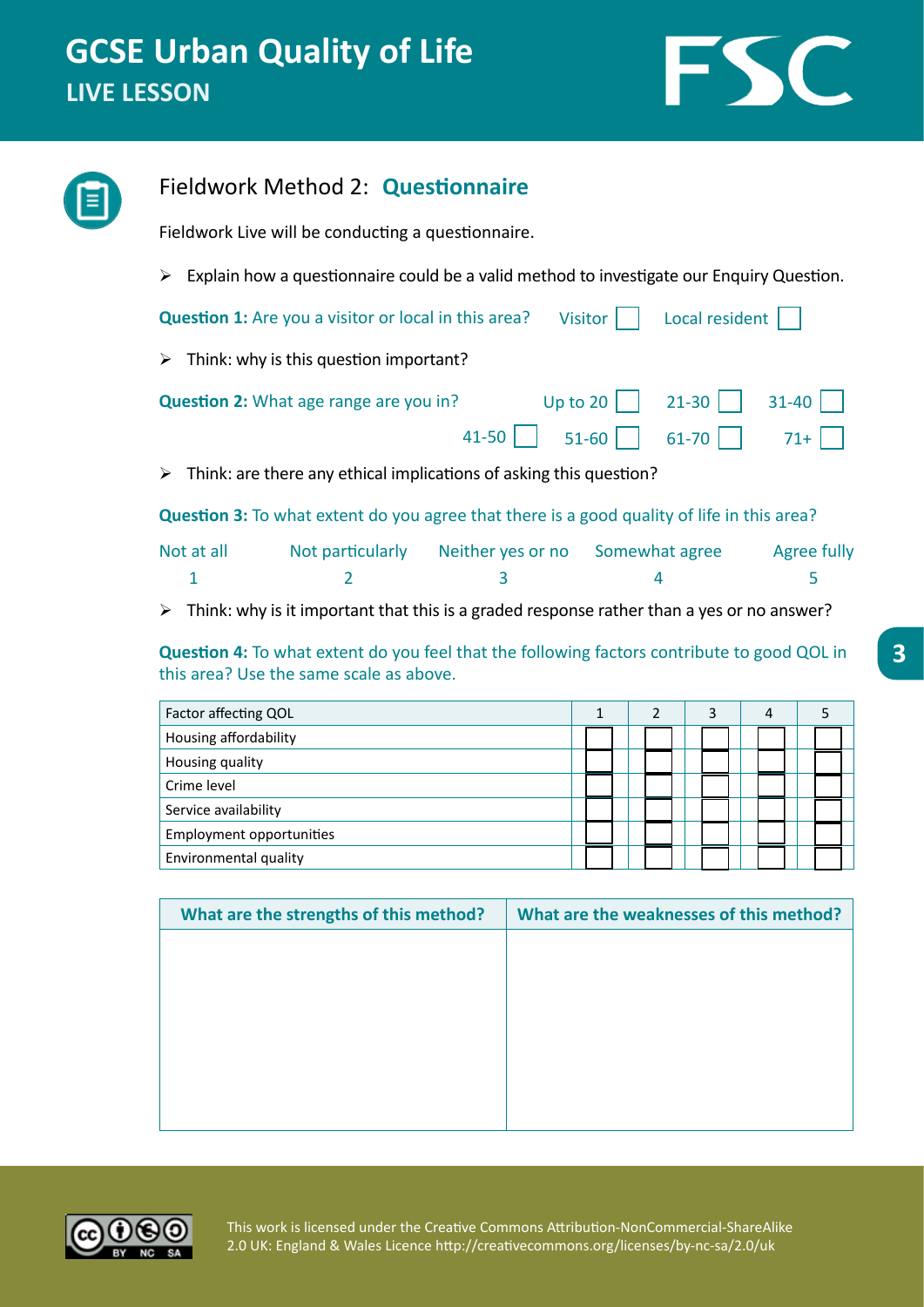



#### Fieldwork Method 3: **EQA**

Fieldwork Live will be conducting a method to investigate the environmental and housing quality of the area.

| Poor                                                             | 1 | 2 | 3 | 4 | 5 | Good                                                                          |  |  |  |
|------------------------------------------------------------------|---|---|---|---|---|-------------------------------------------------------------------------------|--|--|--|
| <b>Environmental quality</b>                                     |   |   |   |   |   |                                                                               |  |  |  |
| Evidence of lots of litter and<br>graffiti/vandalism             |   |   |   |   |   | No evidence of litter or<br>graffiti/vandalism                                |  |  |  |
| Urban environment closed, very<br>little open green space        |   |   |   |   |   | Environment open with access to<br>large green spaces                         |  |  |  |
|                                                                  |   |   |   |   |   |                                                                               |  |  |  |
| <b>Housing quality</b>                                           |   |   |   |   |   |                                                                               |  |  |  |
| Small cramped houses                                             |   |   |   |   |   | Houses look spacious and well<br>placed                                       |  |  |  |
| Accessibility/functionalty: difficult<br>to get to e.g. up steps |   |   |   |   |   | Accessibility/functionality: house is<br>accessible for any level of mobility |  |  |  |
|                                                                  |   |   |   |   |   |                                                                               |  |  |  |
| <b>Column totals</b>                                             |   |   |   |   |   | Overall total =<br>30                                                         |  |  |  |

 $\triangleright$  Explain how this is a valid method for measuring QOL.

 $\triangleright$  Consider your own options for the categories that are blank, make sure they are valid (help to answer our EQ).

| What are the strengths of this method? | What are the weaknesses of this method? |
|----------------------------------------|-----------------------------------------|
|                                        |                                         |
|                                        |                                         |
|                                        |                                         |
|                                        |                                         |
|                                        |                                         |
|                                        |                                         |

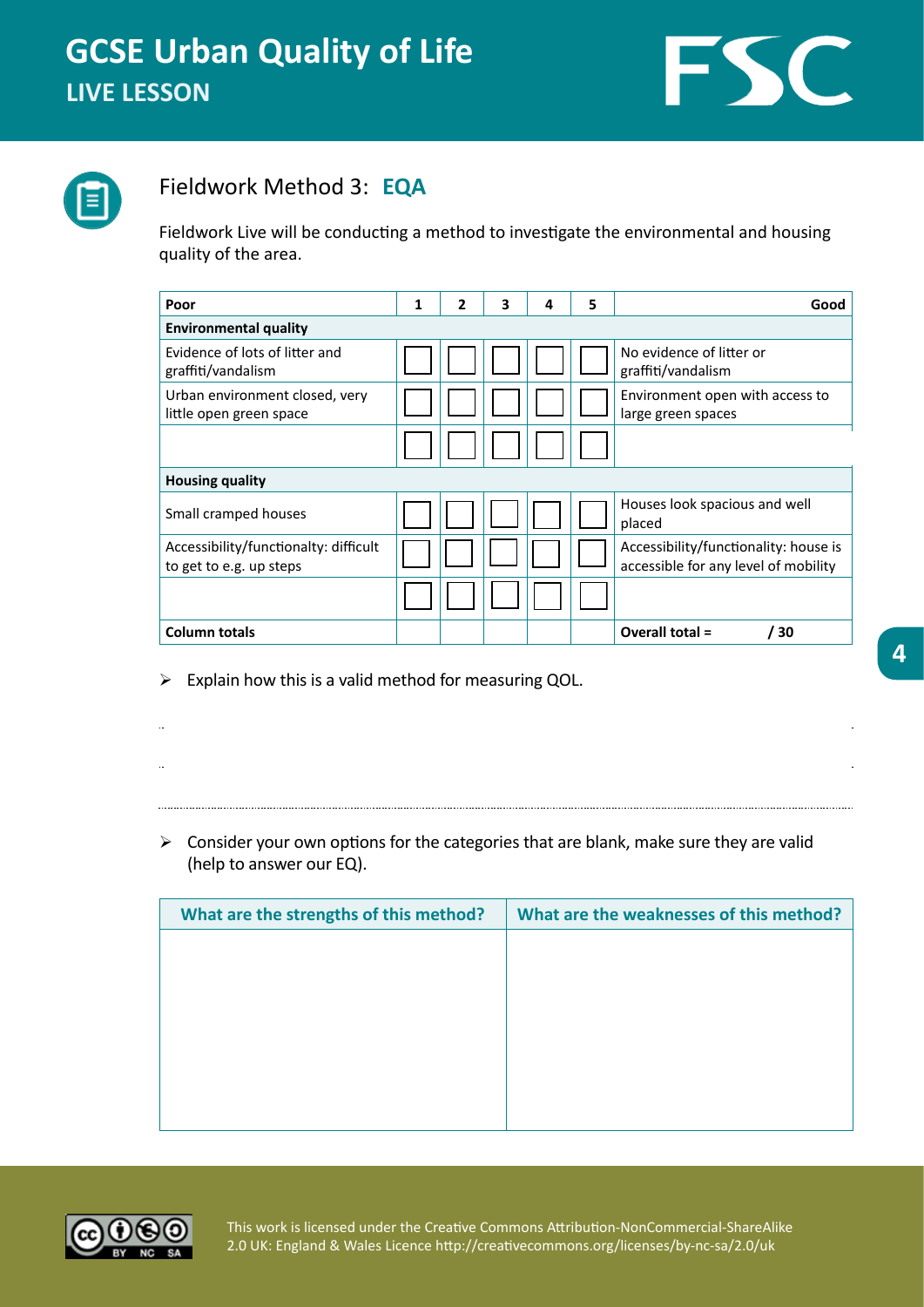



#### Fieldwork Method 4: **Annotated photos**

Work along with the #fieldworklive presenter to annotate this photo with key information on Quality of Life in this area.